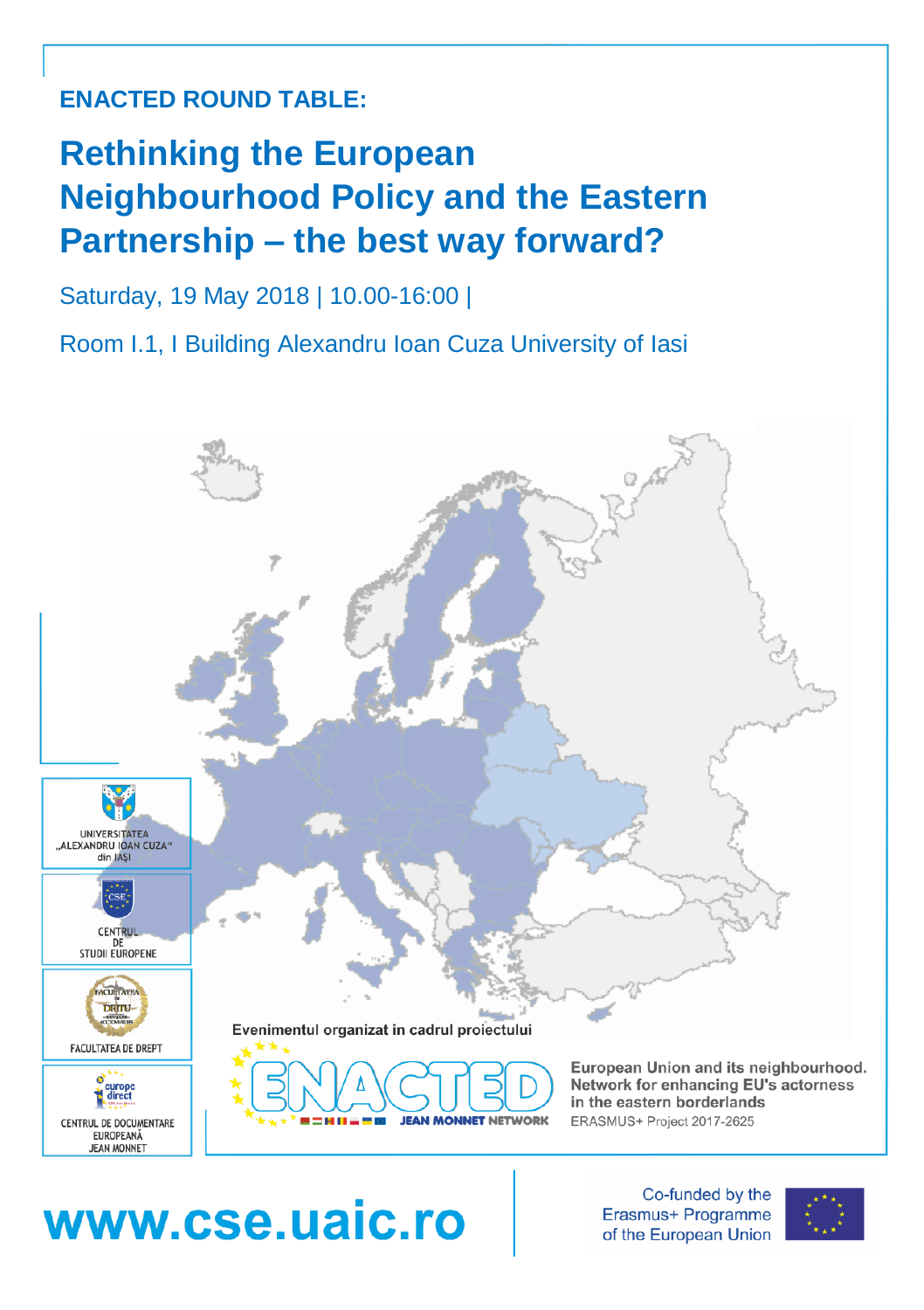#### **University in society.**

Development and integration at EU's borderlines by dialog and knowledge exchange.

The joint roundtables aim at 'outsourcing' the main results of the project to the stakeholders who are not necessarily involved in the academic field: policy-makers, civil society activists, professionals and develop a favourable context for a tripartite debate university-policymakers-society on specific issues in EU Eastern borderlines to find jointly best practices and solutions.

The meetings will address specific topics on ENP and CBC as resulted from research and exchange knowledge within the network. To stimulate the interest of the target groups in playing an active role in the debate, we will initiate an awareness campaign including documents which will synthetize the key result of the research.

enacted.uaic.ro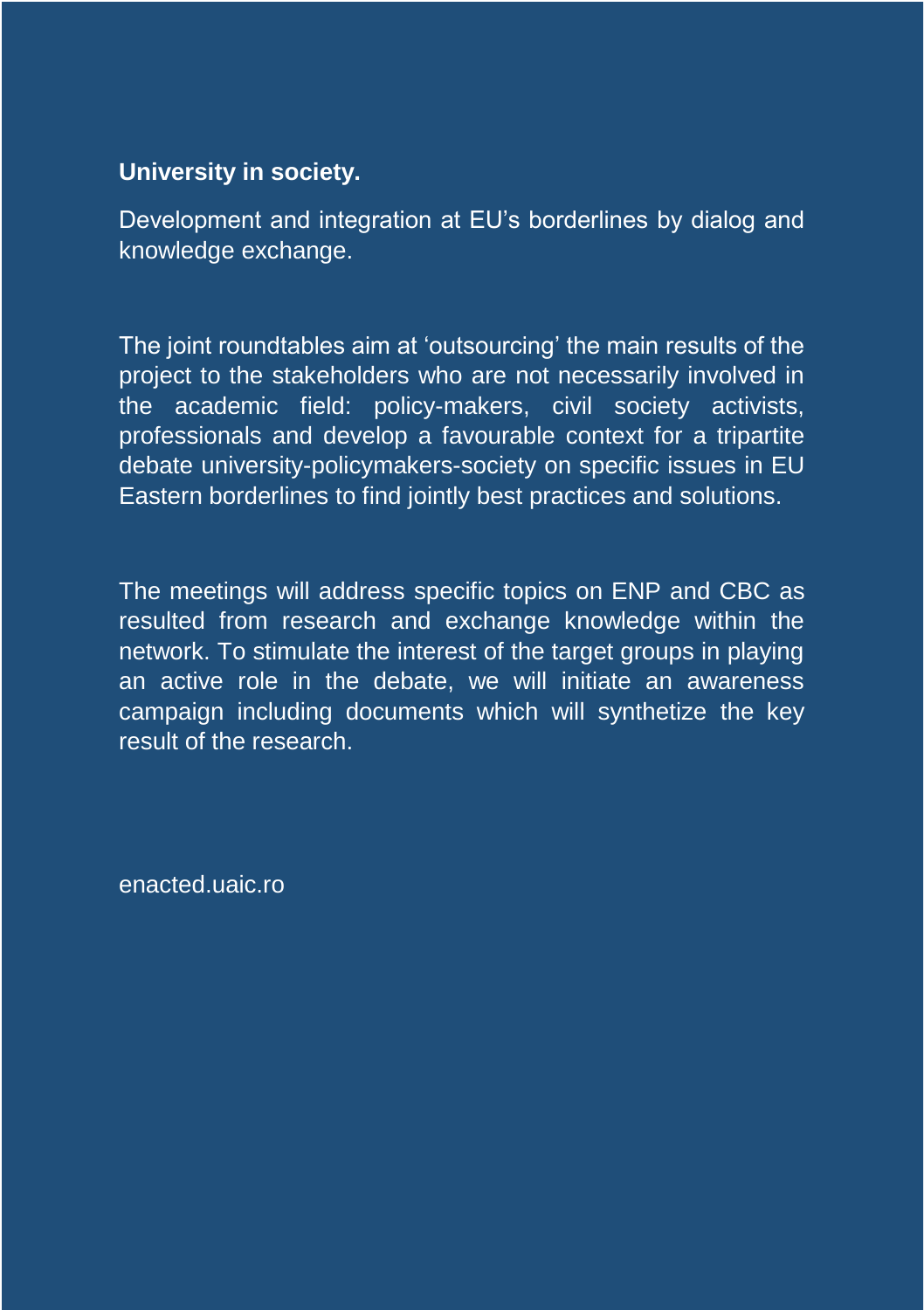### **ENACTED ROUND TABLE:**

## **Rethinking the European Neighbourhood Policy and the Eastern Partnership – the best way forward?**

Saturday, 19 May | 10.00-16:00 | Room I.1, I Building

#### Alexandru Ioan Cuza University of Iasi

**Moderators:** Ion HORGA (University of Oradea, Romania), Grigore VASILESCU (Moldova State University, Rep. of Moldova)

- Ioan HORGA (University of Oradea, Romania) *Re-thinking the Cross-Border Cooperation for the future of ENP*
- Florentina CHIRODEA (University of Oradea, Romania) *The Role of Cross-Border Cooperation in the Creation of European Cultural Networks.*
- Constantin Vasile TOCA, Edina Lilla MESZAROS (University of Oradea, Romania) - *Illegal trafficking at the external border of EU. Case study: Romania – Ukraine – Republic of Moldova*
- Valeriu SAINSUS (Academy of Economic Studies of Moldova) -| *The cross border migration in the context of cooperation between the European Union and the Republic of Moldova*
- Cornel MUNTEANU (Association for Ethnic and Regional Studies, Rep. of Moldova) - *Evaluation of the level of Moldova's economic security in the process of European Association*
- Grigore VASILESCU, Cristina MORARI (Moldova State University, Rep. of Moldova) - *Rethinking European Neighbourhood Policy: challenges and opportunities for the Republic of Moldova*
- Alla KOBYLIANSKA (Phd. Associate Professor, International Humanitarian University, Odessa, Ukraine) - *Economic cooperation and economic convergence in eastern neighbourhood countries: history, perspectives and influence of FTAs*
- Oksana DOBRZHANSKA (Yuriy Fedcovych Chernivtsi National University, Ukraine) - *Ukraine's Current Challenges and Future Prospects in ENP and Eastern Partnership*